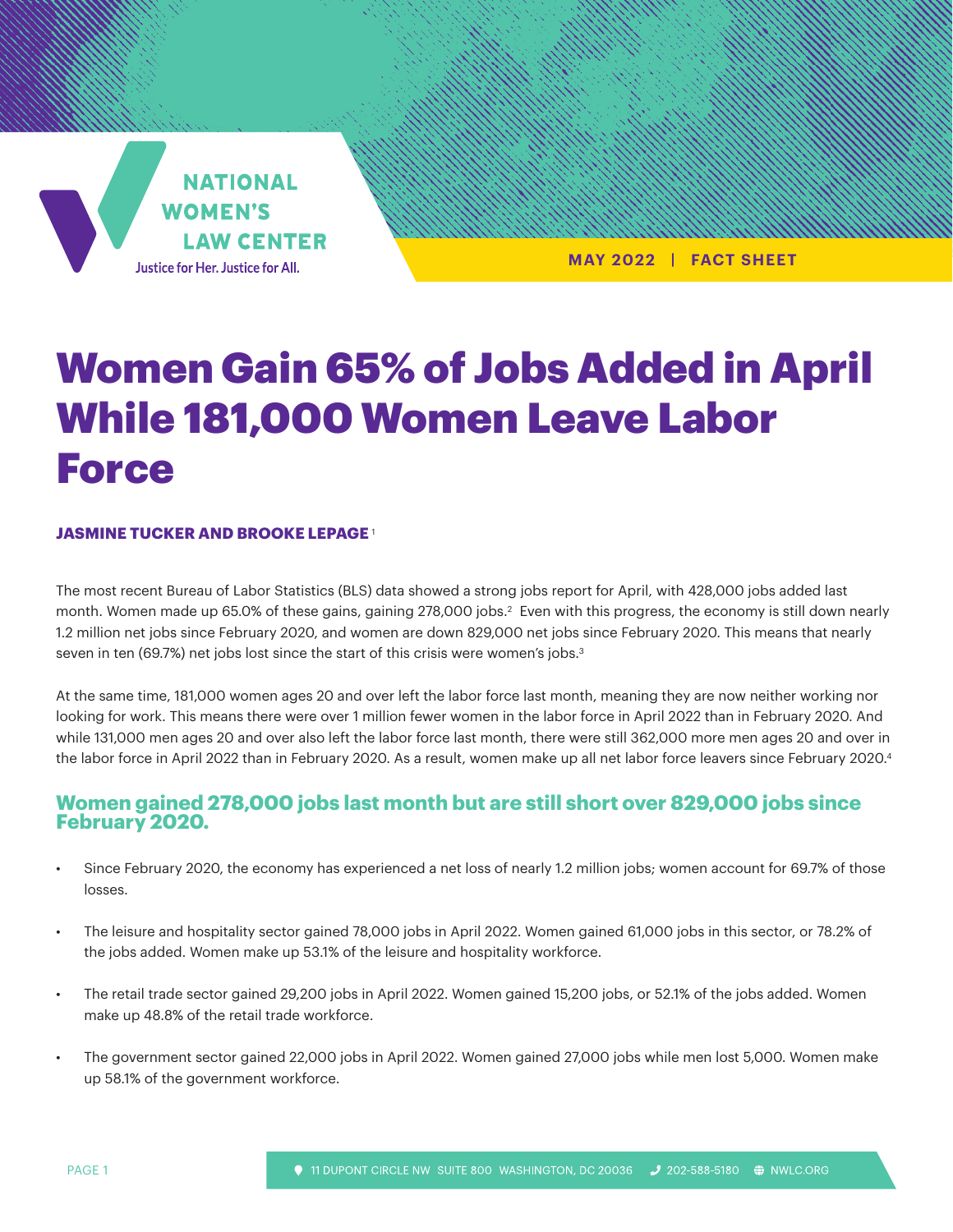- The education and health services sector gained 59,000 jobs in April 2022. Women gained 43,000 jobs, or 72.9% of the jobs added. Women make up 76.8% of the education and health services workforce.
- The child care sector gained 2,700 jobs last month. A net 103,800 child care jobs have been lost since February 2020. The child care sector is still missing nearly 1 in 10 jobs (9.8%) lost since the start of the crisis.<sup>5</sup> Women make up 91.1% of the child care workforce.<sup>6</sup>

#### **While unemployment rates went down for most demographic groups, the overall unemployment rates masks higher rates for Black women, disabled women, and other groups.**

- The unemployment rate for women ages 20 and over dropped from 3.3% in March to 3.2% in April 2022. In comparison, the unemployment rate for men ages 20 and over increased from 3.4% in March to 3.5% in April 2022. $^7$
- The unemployment rate for Black women ages 20 and over was 5.0% in April 2022, down from 5.5% in March. The unemployment rate for Black men ages 20 and over increased from 5.6% in March to 6.1% in April 2022.<sup>8</sup>
- The unemployment rate for Latinas ages 20 and over was 3.8% in April 2022, down from 4.2% in March.<sup>9</sup>
- The unemployment rate for Asian women ages 20 and over was 2.4% in April 2022, down from 2.6% in March.<sup>10</sup>
- The unemployment rate for women with disabilities ages 16-64 was 7.0% in April 2022, down from 9.7% in March.<sup>11</sup>
- The unemployment rate for young women ages 20-24 was 4.9% in April 2022, down from 5.9% in March. The unemployment rate for Black women ages 20-24 decreased from 13.1% in March to 10.2% in April 2022, <sup>12</sup> and the rate for Latinas ages 20-24 decreased from 5.8% in March to 4.1% in April 2022.<sup>13</sup>
- By comparison, the unemployment rate for white men ages 20 and over was 3.1% in April 2022, unchanged from March.<sup>14</sup>

#### **Many unemployed women have been out of work for 6 months or longer.**

In April 2022, nearly 1 in 4 unemployed women ages 20 and over (24.6%) had been out of work for six months or longer. Among unemployed women ages 16 and over, 22.3% had been out of work for six months or longer, including 32.8% of unemployed Asian women, 29.3% of unemployed Black women, and 22.1% of unemployed Latinas.15 Additionally, in April 2022, nearly 1 in 6 unemployed women ages 16 and over (16.2%) had been out of work for a year or longer.<sup>16</sup>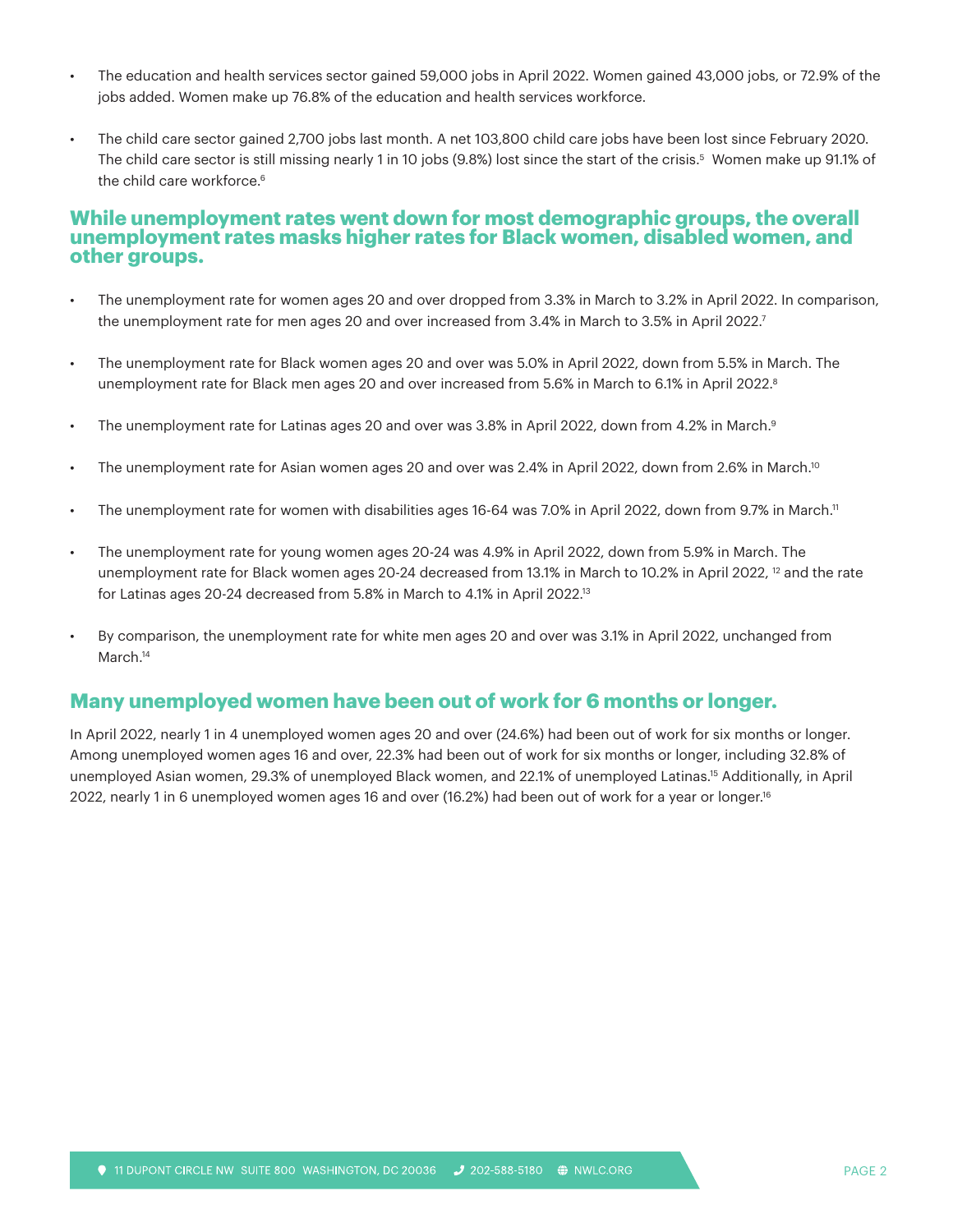

## **Unemployment Rates for Selected Demographics, April 2022**

Source: BLS, Employment Situation Summary Tables A-1, A-2, A-3, A-6, and A-13. Unemployment rates for white men, women overall, Latinas, and Black women are seasonally adjusted and are for people ages 20 and over. The unemployment rate for women with disabilities is not seasonally adjusted and is for women ages 16-64.

#### **Since February 2020, over 1 million women have left the labor force. If they were counted among the unemployed last month, women's unemployment rate would have been 4.6%.**

Reported unemployment rates do not capture people who have left the labor force entirely and are no longer looking for work. If the more than 1 million women ages 20 and over who have left the labor force since February 2020 were counted as unemployed in April 2022, women's unemployment rate would have been 4.6% in April 2022 instead of the reported 3.2%.17

Since February 2020, 181,000 Black women have left the labor force, along with 113,000 Latinas. If these women were counted as unemployed, the unemployment rate for Black women in April 2022 would have been 6.7% instead of 5.0% and the unemployment rate for Latinas would have been 4.7% instead of 3.8%.18